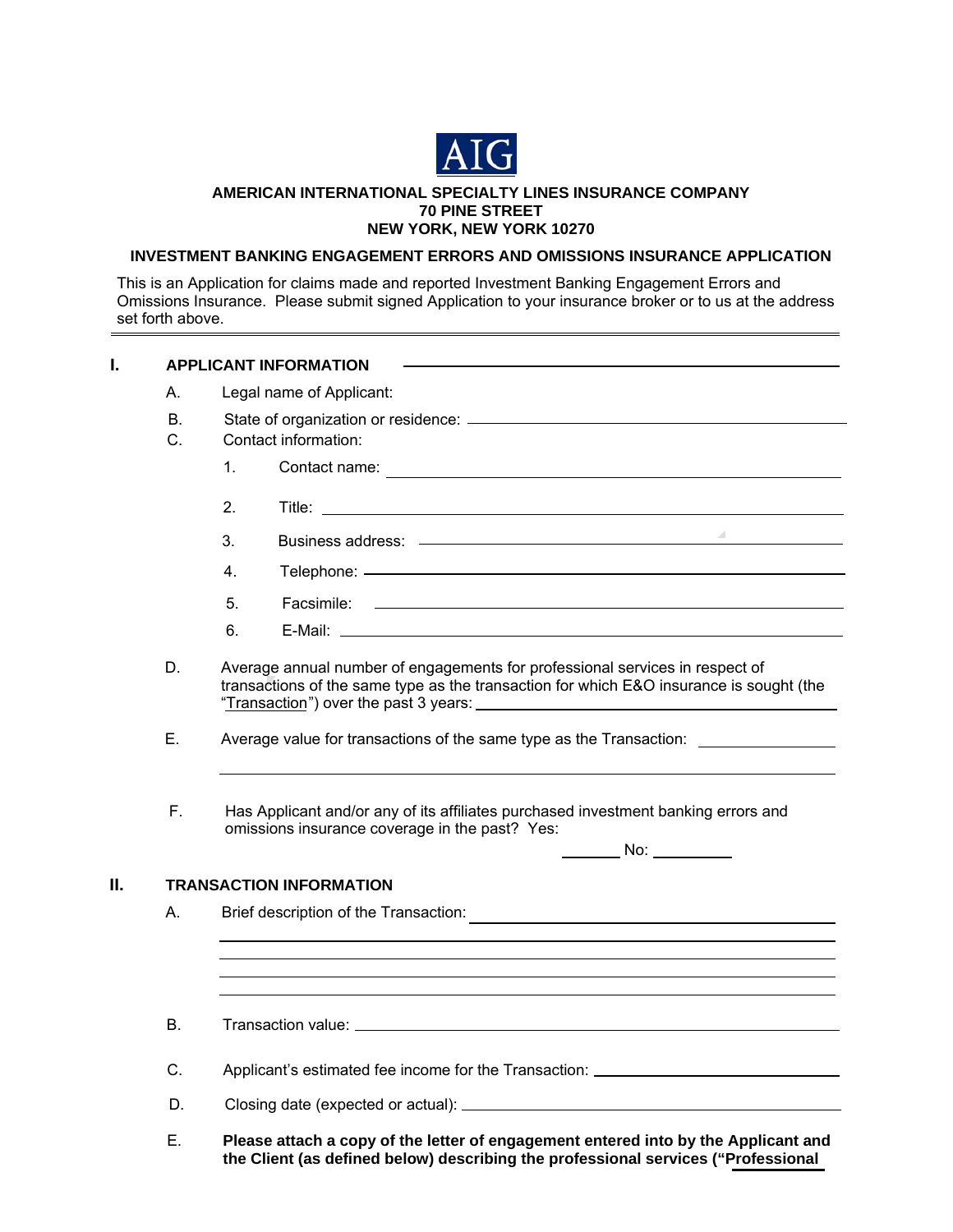**Services") to be rendered in connection with the Transaction (the "Letter of Engagement**").<sup>1</sup> Please describe any material differences between the Letter of Engagement and Applicant's standard letter of engagement for a transaction of this type:

and the control of the control of the control of the control of the control of the control of the control of the

<u> 1989 - Johann Barnett, fransk politik (f. 1989)</u>

F. Description of the nature and extent of Professional Services to be performed by the Applicant after the proposed inception date of the E&O insurance contemplated by this Application (if any):

## **III. APPLICANT'S TRANSACTION TEAM**

j

 $\overline{a}$ l

 $\overline{a}$ 

 $\overline{a}$ 

- A. Applicant's In-House Transaction Team (names and titles): \_\_\_\_\_\_\_\_\_\_\_\_\_\_\_\_\_\_\_
- B. Applicant's Law Firms:
- C. Applicant's Audit/Accounting Firms: [1999] Applicant's Audit/Accounting Firms:
- D. Other Specialists or Consultants engaged by the Applicant and/or its affiliates on this Transaction:

If not previously provided to AIG, please attach a complete working group list for the Transaction, specifically indicating, for each listed person, such person's particular area of expertise.

#### **IV. CLIENT'S TRANSACTION TEAM**

- A. Name of entity engaging the Applicant to perform the Professional Services (including A. such entity's affiliates, the "Client"):
- B. Client's In-House Transaction Team (names and titles): [*[[[[[[[[[[[[]]]]*]
- C. Client's Law Firms:

l

l

- D. Client's Investment Bankers/Financial Advisors (other than the Applicant or its affiliates):
- E. Client's Audit/Accounting Firms: Communication of the Client's Audit/Accounting Firms:
- F. Other Specialists or Consultants engaged by the Client on this Transaction:

outside the scope of the Letter of Engagement to be discussed.<br><sup>2</sup> 1 Nature and scope of any services to be performed by the Applicant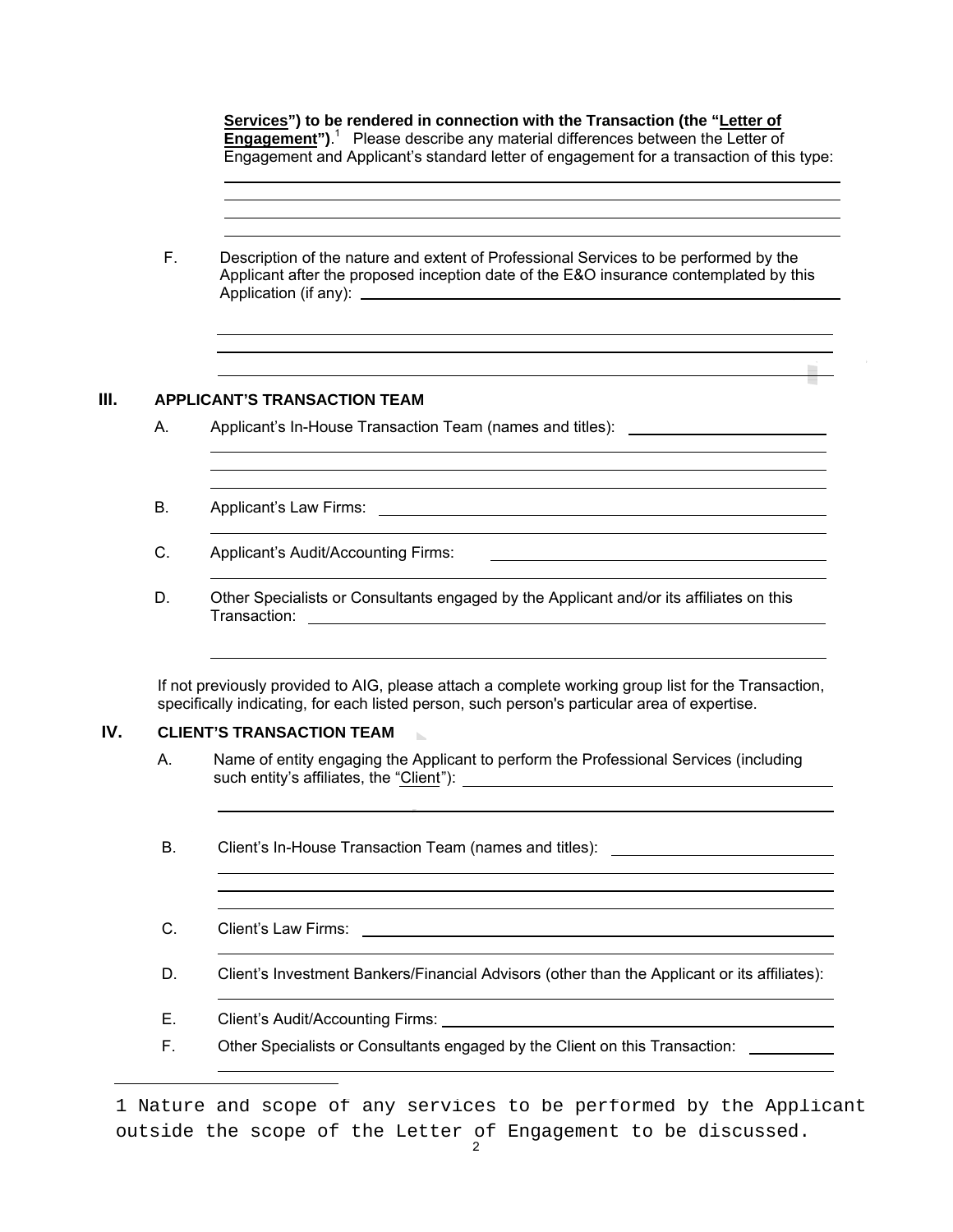# **V. PAST ACTIVITIES**

 $\ddot{\phantom{a}}$ 

- A. Briefly describe the professional services performed by the Applicant and/or its affiliates for the Client historically:
- B. To the best of Applicant's knowledge, during the past five years, has the Client:
	- 1. changed auditors/accountants? Yes: No:
	- 2. changed its method of accounting in any material manner? Yes: No: \_\_\_\_\_

If "Yes", please attach a detailed explanation.

3. been audited on annual basis? Yes: No: \_\_\_\_

If "No", please attach a detailed explanation.

- C. To the best of Applicant's knowledge, during the past five years, has the Client or any of its officers, directors or other executive- or management-level employees, been involved in:
	- 1. any civil or criminal proceeding, investigation, audit, litigation, dispute, disagreement, settlement, release, involving any governmental or regulatory authority in connection with any violation or alleged violation of any law, rule or regulation? Yes: No:
	- 2. any civil or criminal litigation, proceeding or investigation in connection with any violation or alleged violation of any securities law, rule or regulation?

Yes: No:

3. any class action or shareholder derivative lawsuits? Yes: No:

If "Yes", please attach a detailed explanation.

- D. During the past five years, has the Applicant or any of its affiliates, officers, directors or other executive- or management-level employees, been involved in:
	- 1. any civil or criminal proceeding, investigation, audit, litigation, dispute, disagreement, settlement, release, involving any governmental or regulatory authority in connection with any violation or alleged violation of any law, rule or regulation? Yes: No:
	- 2. any civil or criminal litigation, proceeding or investigation in connection with any violation or alleged violation of any securities law, rule or regulation?

Yes:\_\_\_\_\_\_ No: \_\_\_\_\_\_

 $\ddot{\phantom{a}}$  $\overline{a}$ 

3. any class action or shareholder derivative lawsuits? Yes: No:

If "Yes", please attach a detailed explanation.

- E. Please describe any pending or historical claim(s) against the Applicant or its affiliates, officers, directors or other executive- or management-level employees with regard to professional services: (If none, check here: \_\_\_\_.) \_\_\_\_\_\_\_\_\_\_\_\_\_\_\_\_\_\_\_\_\_\_\_\_\_\_\_\_
- F. The Applicant, after due inquiry of its transaction team members, has no knowledge or information of any act, error or omission which might give rise to a claim under the proposed policy to be issued in connection herewith except as follows: (If none, check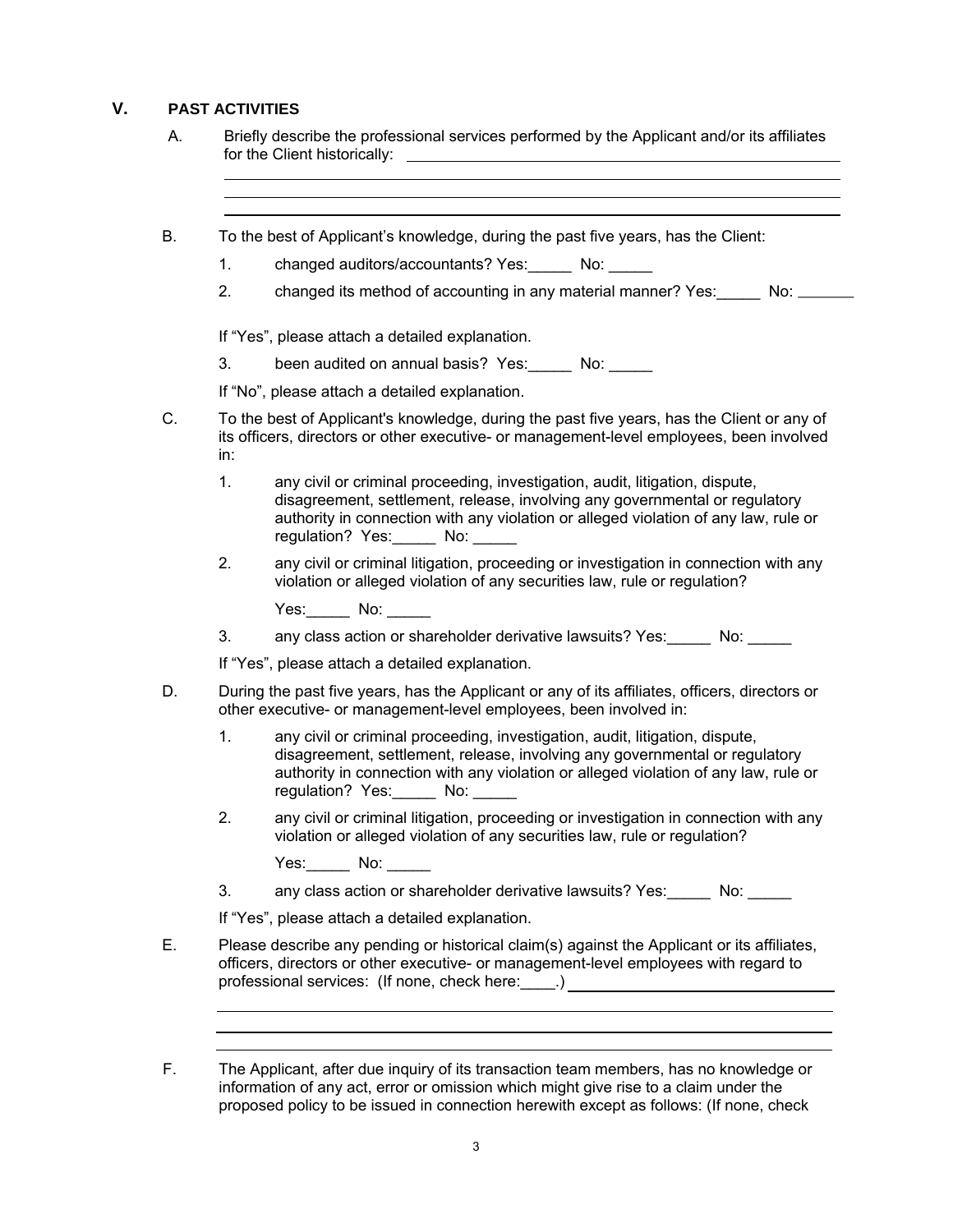| The Applicant, after due inquiry of its transaction team members, has no knowledge of<br>any material facts or circumstances which have not been disclosed to the insurer which, if<br>they had they been disclosed, would be material to the insurer's decision to offer the<br>proposed E&O insurance (If none, check here: _____.) ___________________________ |
|-------------------------------------------------------------------------------------------------------------------------------------------------------------------------------------------------------------------------------------------------------------------------------------------------------------------------------------------------------------------|

Any policy issued in connection herewith shall exclude coverage for any matters required to be disclosed in this Section V, except to the extent that the Insurer amends the policy expressly to provide coverage for any such matter.

# **VI. INSIDER STATUS**

 $\overline{\phantom{a}}$ 

Is the Applicant or any of its affiliates an insider of the Client or any of its affiliates?

If "Yes", please attach a detailed explanation.

#### **VII. UNDERWRITING MATERIALS REQUESTED**

If not previously provided to AIG, please provide us with the following (where applicable):

- A. The materials prepared or otherwise used by the Applicant in connection with its internal approval process for the Transaction.
- B. Internal policies and/or guidelines of the Applicant and its affiliates relevant to the provision of Professional Services.
- C. Any reports prepared in the last year by the research department of the Applicant or any of its affiliates.

We will provide a separate request for additional documentation relevant to our underwriting process, including documentation related to the Transaction, the Applicant and the Client.

**THE UNDERSIGNED DECLARES THAT THE STATEMENTS SET FORTH HEREIN ARE TRUE AND CORRECT. FURTHERMORE, THE UNDERSIGNED AGREES THAT IF THE INFORMATION SUPPLIED IN THIS APPLICATION CHANGES BETWEEN THE DATE OF THIS APPLICATION AND THE BINDING OF ANY INSURANCE COVERAGE, THEN THE UNDERSIGNED WILL IMMEDIATELY NOTIFY THE INSURER IN WRITING OF SUCH CHANGES, AND THE INSURER MAY WITHDRAW OR MODIFY ANY OUTSTANDING OFFERS, QUOTATIONS AND/OR OTHER AUTHORIZATIONS OR AGREEMENTS TO BIND INSURANCE. SIGNING THIS APPLICATION DOES NOT BIND THE APPLICANT OR THE INSURER TO PURCHASE OR OFFER AN INSURANCE POLICY, BUT IT IS AGREED THAT THIS APPLICATION SHALL BE THE BASIS OF THE INSURANCE POLICY SHOULD AN INSURANCE POLICY BE ISSUED.** 

**ALL WRITTEN STATEMENTS AND MATERIALS ATTACHED HERETO OR FURNISHED TO THE INSURER OR THE MERGERS & ACQUISITIONS INSURANCE GROUP (OR THEIR RESPECTIVE REPRESENTATIVES) IN CONJUNCTION WITH THIS APPLICATION ARE HEREBY INCORPORATED BY REFERENCE INTO THIS APPLICATION AND MADE A PART HEREOF.** 

**THE APPLICANT REPRESENTS THAT THE INFORMATION FURNISHED IN THIS APPLICATION IS COMPLETE, TRUE AND CORRECT. ANY MISREPRESENTATION, OMISSION, CONCEALMENT OR**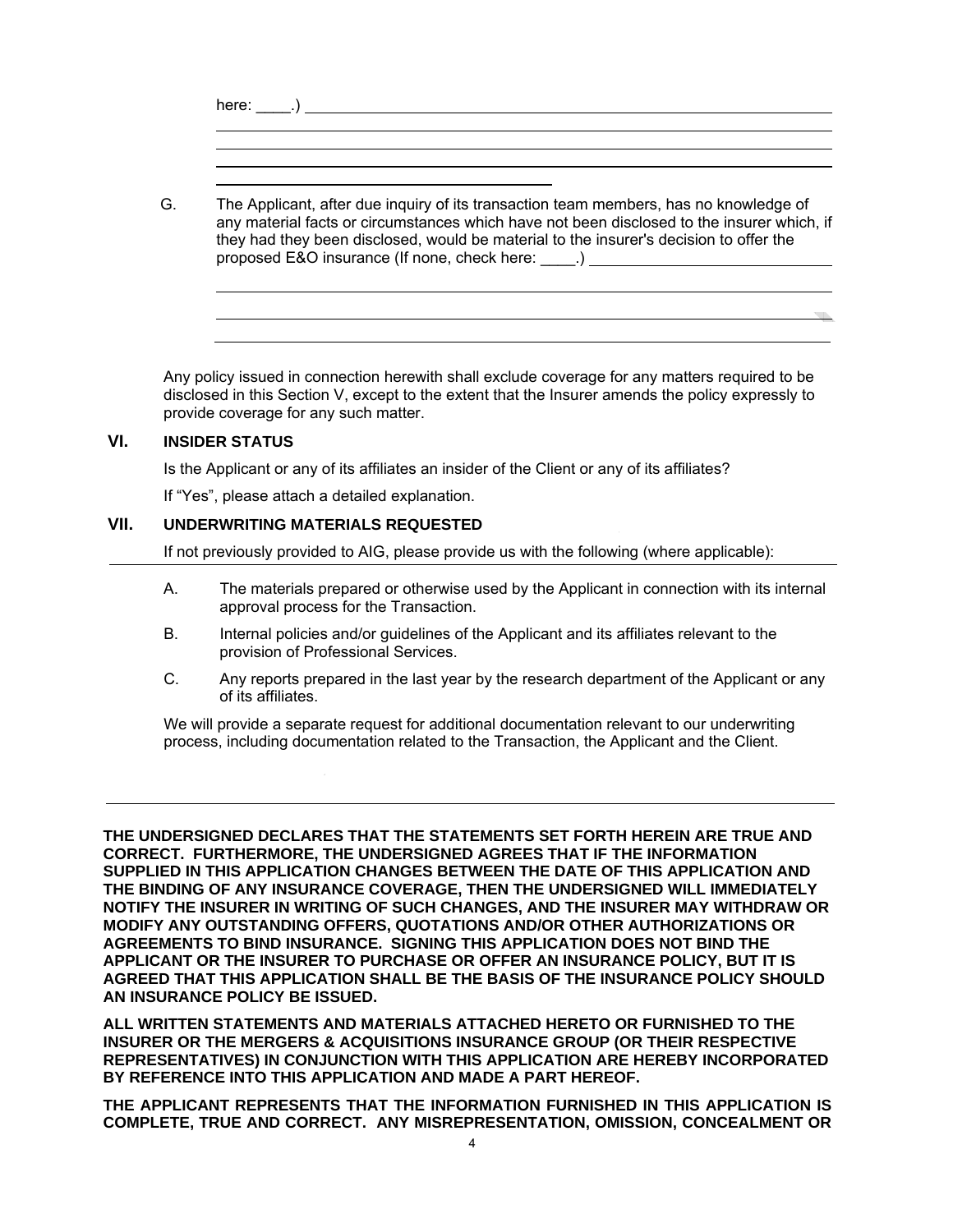**INCORRECT STATEMENT OF A MATERIAL FACT, IN THIS APPLICATION OR OTHERWISE, SHALL BE GROUNDS FOR THE RECISSION OF ANY POLICY ISSUED.** 

**NOTICE TO APPLICANTS**: **ANY PERSON WHO KNOWINGLY AND WITH INTENT TO DEFRAUD ANY INSURANCE COMPANY OR OTHER PERSON FILES AN APPLICATION FOR INSURANCE OR STATEMENT OF CLAIM CONTAINING ANY MATERIALLY FALSE INFORMATION OR, CONCEALS, FOR THE PURPOSE OF MISLEADING, INFORMATION CONCERNING ANY FACT MATERIAL THERETO, COMMITS A FRAUDULENT ACT, WHICH IS A CRIME AND MAY SUBJECT SUCH PERSON TO CRIMINAL AND CIVIL PENALTIES.** 

**NOTICE TO ARKANSAS AND NEW MEXICO APPLICANTS: ANY PERSON WHO KNOWINGLY PRESENTS A FALSE OR FRAUDULENT CLAIM FOR PAYMENT OF A LOSS OR BENEFIT, OR KNOWINGLY PRESENTS FALSE INFORMATION IN AN APPLICATION FOR INSURANCE IS GUILTY OF A CRIME AND MAY BE SUBJECT TO FINES AND CONFINEMENT IN PRISON.** 

**NOTICE TO COLORADO APPLICANTS: IT IS UNLAWFUL TO KNOWINGLY PROVIDE FALSE, INCOMPLETE, OR MISLEADING FACTS OR INFORMATION TO AN INSURANCE COMPANY FOR THE PURPOSE OF DEFRAUDING OR ATTEMPTING TO DEFRAUD THE COMPANY. PENALTIES MAY INCLUDE IMPRISONMENT, FINES, DENIAL OF INSURANCE, AND CIVIL DAMAGES. ANY INSURANCE COMPANY OR AGENT OF AN INSURANCE COMPANY WHO KNOWINGLY PROVIDES FALSE, INCOMPLETE, OR MISLEADING FACTS OR INFORMATION TO A POLICYHOLDER OR CLAIMANT FOR THE PURPOSE OF DEFRAUDING OR ATTEMPTING TO DEFRAUD THE POLICYHOLDER OR CLAIMANT WITH REGARD TO A SETTLEMENT OR AWARD PAYABLE FROM INSURANCE PROCEEDS SHALL BE REPORTED TO THE COLORADO DIVISION OF INSURANCE WITHIN THE DEPARTMENT OF REGULATORY AUTHORITIES.** 

**NOTICE TO DISTRICT OF COLUMBIA APPLICANTS: WARNING: IT IS A CRIME TO PROVIDE FALSE OR MISLEADING INFORMATION TO AN INSURER FOR THE PURPOSE OF DEFRAUDING THE INSURER OR ANY OTHER PERSON. PENALTIES INCLUDE IMPRISONMENT AND/OR FINES. IN ADDITION, AN INSURER MAY DENY INSURANCE BENEFITS IF FALSE INFORMATION MATERIALLY RELATED TO A CLAIM WAS PROVIDED BY THE APPLICANT.** 

**NOTICE TO FLORIDA APPLICANTS: ANY PERSON WHO KNOWINGLY AND WITH INTENT TO INJURE, DEFRAUD, OR DECEIVE ANY INSURER FILES A STATEMENT OF CLAIM OR AN APPLICATION CONTAINING ANY FALSE, INCOMPLETE OR MISLEADING INFORMATION IS GUILTY OF A FELONY IN THE THIRD DEGREE.** 

**NOTICE TO KENTUCKY APPLICANTS: ANY PERSON WHO KNOWINGLY AND WITH INTENT TO DEFRAUD ANY INSURANCE COMPANY OR OTHER PERSON FILES AN APPLICATION FOR INSURANCE CONTAINING ANY MATERIALLY FALSE INFORMATION, OR CONCEALS FOR THE PURPOSE OF MISLEADING, INFORMATION CONCERNING ANY FACT MATERIAL THERETO, COMMITS A FRAUDULENT INSURANCE ACT, WHICH IS A CRIME.** 

**NOTICE TO LOUISIANA APPLICANTS: ANY PERSON WHO KNOWINGLY PRESENTS A FALSE OR FRAUDULENT CLAIM FOR PAYMENT OF A LOSS OR BENEFIT OR KNOWINGLY PRESENTS FALSE INFORMATION IN AN APPLICATION FOR INSURANCE IS GUILTY OF A CRIME AND MAY BE SUBJECT TO FINES AND CONFINEMENT IN PRISON.** 

**NOTICE TO MAINE APPLICANTS: IT IS A CRIME TO KNOWINGLY PROVIDE FALSE, INCOMPLETE OR MISLEADING INFORMATION TO AN INSURANCE COMPANY FOR THE PURPOSE OF DEFRAUDING THE COMPANY. PENALTIES MAY INCLUDE IMPRISONMENT, FINES OR A DENIAL OF INSURANCE BENEFITS.**